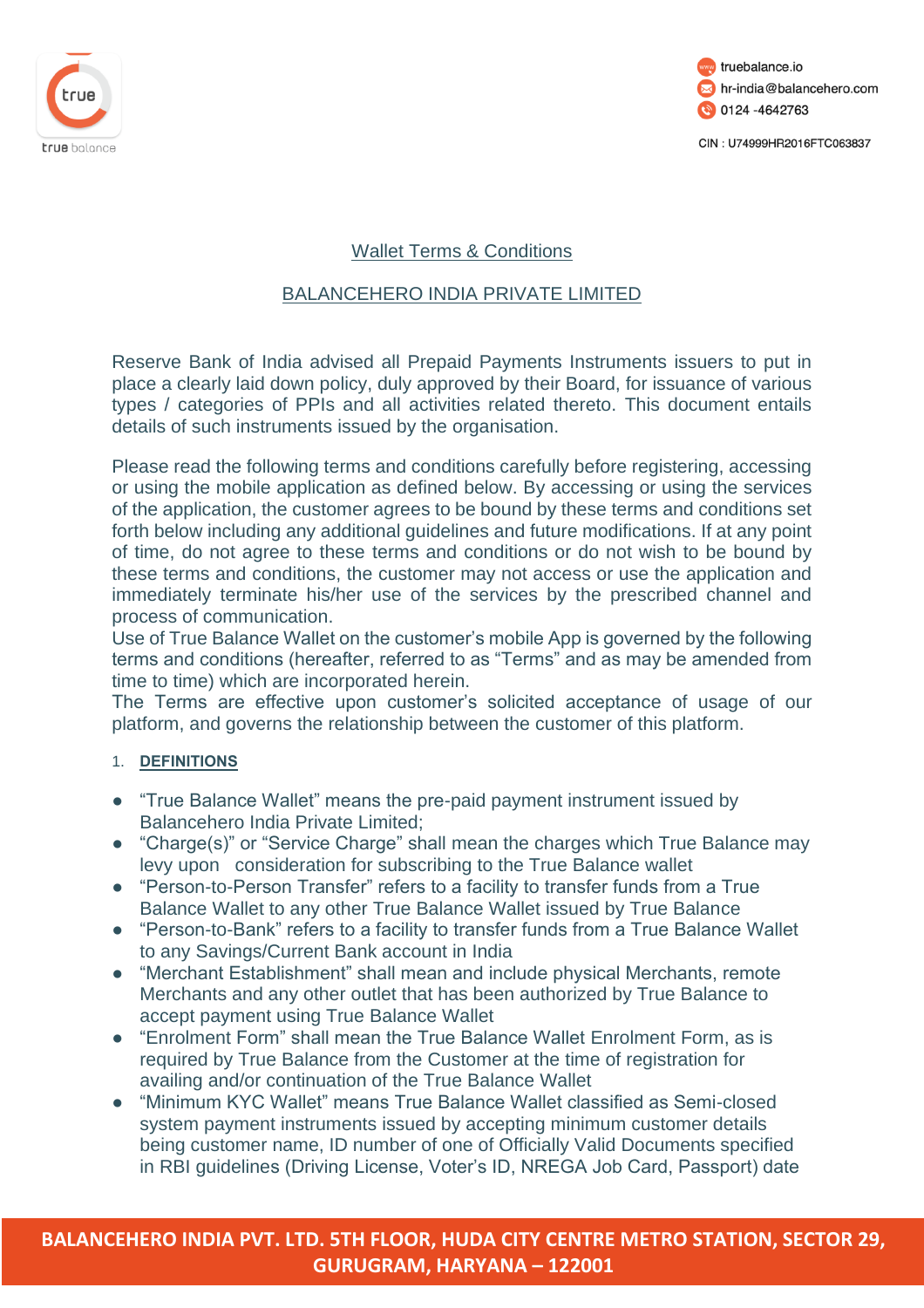



of birth, gender, email address, and OTP-verified mobile number, which permit payment and domestic money remittance as per RBI direction on Issuance and Operation of Prepaid Payment Instruments in India (Reserve Bank) Directions, 2009 as amended and supplemented by the RBI from time to time. Minimum KYC Wallet shall be converted into Full KYC Wallet within a period of 24 months from the date of issue, failing which no further credit shall be allowed in Minimum KYC Wallet. However, you can use the balance available in Minimum KYC Wallet. *(Discontinued)*

- "New Minimum KYC Wallet/ Small PPI without cash loading facility"" means True Balance Wallet classified as Semi-closed system payment instruments issued by accepting minimum customer details being customer name, ID number of one of Officially Valid Documents specified in RBI guidelines (Driving License, Voter's ID, NREGA Job Card, Passport) date of birth, gender, email address, and OTPverified mobile number, which permit payment and domestic money remittance as per RBI direction on Issuance and Operation of Prepaid Payment Instruments in India (Reserve Bank) Directions, 2009 as amended and supplemented by the RBI from time to time. Existing Minimum KYC Wallets can be converted into this New category with Customer consent. It is not mandatory for these New Minimum KYC Wallet / Small PPI without cash loading facility to get converted into Full KYC Wallet within a period of 24 months from the date of issue, failing which no credit freeze applicable to such New Minimum KYC Wallet/ Small PPI without cash loading facility.
- "Full KYC Wallet" means True Balance Wallet which is KYC compliant and classified as Semi-closed system payment instruments which permit Person-to-Person transfer and payment to all identified Merchant as per RBI direction on Issuance and Operation of Prepaid Payment Instruments in India (Reserve Bank) Directions, as amended and supplemented by the RBI from time to time.
- "KYC" stands for Know Your Customer and refers to the various norms, rules, laws and statutes issued by RBI from time to time under which True Balance is required to procure personal identification details from the customer before any services can be delivered. Know your Customer (KYC) documents may be required by True Balance from the customer at the time of registration and/or on a later date, for the continuation of the True Balance Wallet.
- "Password" or "MPIN" means the secret password used to secure True Balance Wallet applications, without knowledge of which True Balance Wallet will not be operable

# 2. **ELIGIBILITY**

- Customer must be 18 years of age to use True Balance Wallet
- Customer must not be someone previously suspended or removed from the services by True Balance wallet.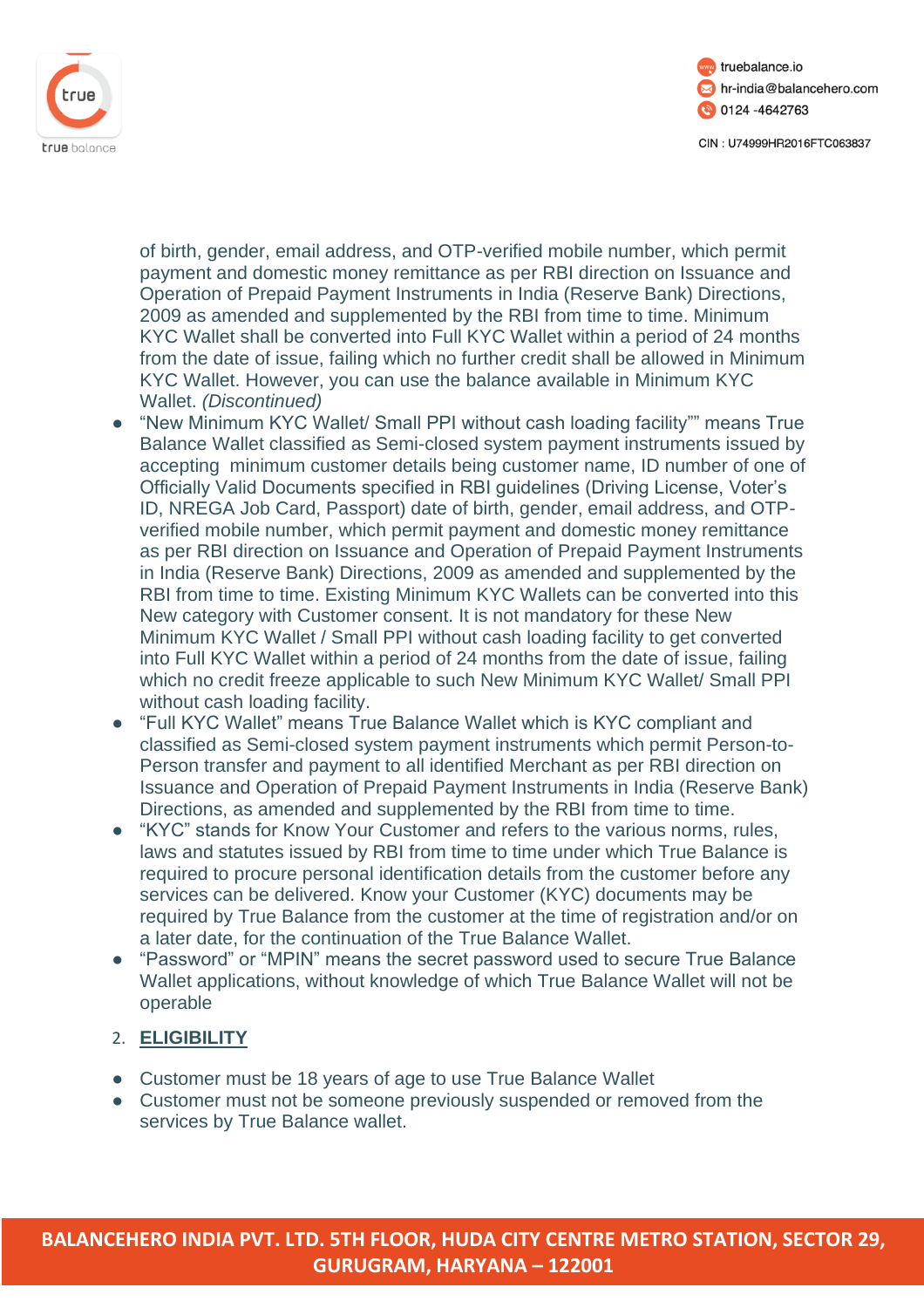



● BHI reserve the right to terminate any account or use of True Balance Wallet if any information provided by Customer is false, fictitious, inaccurate, not current or incomplete, with or without notice

# 3. **REGISTRATION TO USE SERVICES**

- The Customer will be issued a user ID (unique identification issued by Balancehero or primarily his/her mobile number) and password (MPIN, or Mobile PIN) to access your account.
- The Customer must keep the password confidential and shall not share it with any other person as the customer is responsible for all activities on his/her account, whether or not he/she authorized it.
- In case of any unauthorized use of customer account or customer user id and password, please contact us at cs@balancehero.com

# 4. **TRUEBALANCE WALLET**

| S. No.           | Feature                    | Conditions                                                                      |
|------------------|----------------------------|---------------------------------------------------------------------------------|
| 1.               | Currency of                | <b>Indian Rupees</b>                                                            |
|                  | <i><u><b>Issue</b></u></i> |                                                                                 |
| 2.               | <b>Maximum</b>             | The maximum outstanding balance must not exceed INR 10,000/- (Indian            |
|                  | outstanding                | Rupees Ten Thousand Only) at any point in time                                  |
|                  | <b>Balance</b>             |                                                                                 |
| 3.               | Loading or                 | The total amount loaded or reloaded in the prepaid payment account during       |
|                  | Reloading of               | any given month shall not exceed INR 10,000/- (Indian Rupees Ten Thousand       |
|                  | <b>Funds</b>               | Only) and the total amount loaded during the financial year shall not exceed    |
|                  |                            | INR 1,20,000/- (Indian Rupees One Lac Twenty Thousand Only)                     |
| 4.               | Debit from                 | The total amount debited from the prepaid payment account during any given      |
|                  | prepaid                    | month shall not exceed INR 10,000/-(Indian Rupees Ten Thousand Only)            |
|                  | account                    |                                                                                 |
| 5.               | Cash                       | Cash withdrawal of any amount from prepaid payment account is prohibited        |
|                  | Withdrawal                 | under RBI regulations.                                                          |
| 6.               | Validity                   | It shall have a minimum validity period of one year from the date of            |
|                  | Period                     | activation/issuance.                                                            |
| $\overline{7}$ . | Mandatory                  | Minimum Wallet shall be converted to Full KYC* Wallet within a period of 24     |
|                  | conversion                 | (Twenty four) months from the date of activation/issuance of the Minimum KYC    |
|                  | to Full KYC                | Wallet, failing which no further credit shall be allowed in such Minimum KYC    |
|                  | Wallet                     | Wallet.                                                                         |
| 8.               | Making the                 | In case of no financial transaction for a consecutive period of 1 (one) year in |
|                  | prepaid                    | the Prepaid Payment Account, the company shall make the Prepaid Payment         |
|                  | payment                    | Account inactive.                                                               |
|                  | account                    |                                                                                 |
|                  | inactive                   |                                                                                 |
| 9.               | Usage of                   | The instrument can be used only for purchase of goods and services. Fund        |
|                  | the                        | transfer to other Freecharge Wallet(s) or to bank accounts is not permitted     |
|                  | instrument                 |                                                                                 |

### (A) Minimum KYC Wallet Features *(Discontinued)*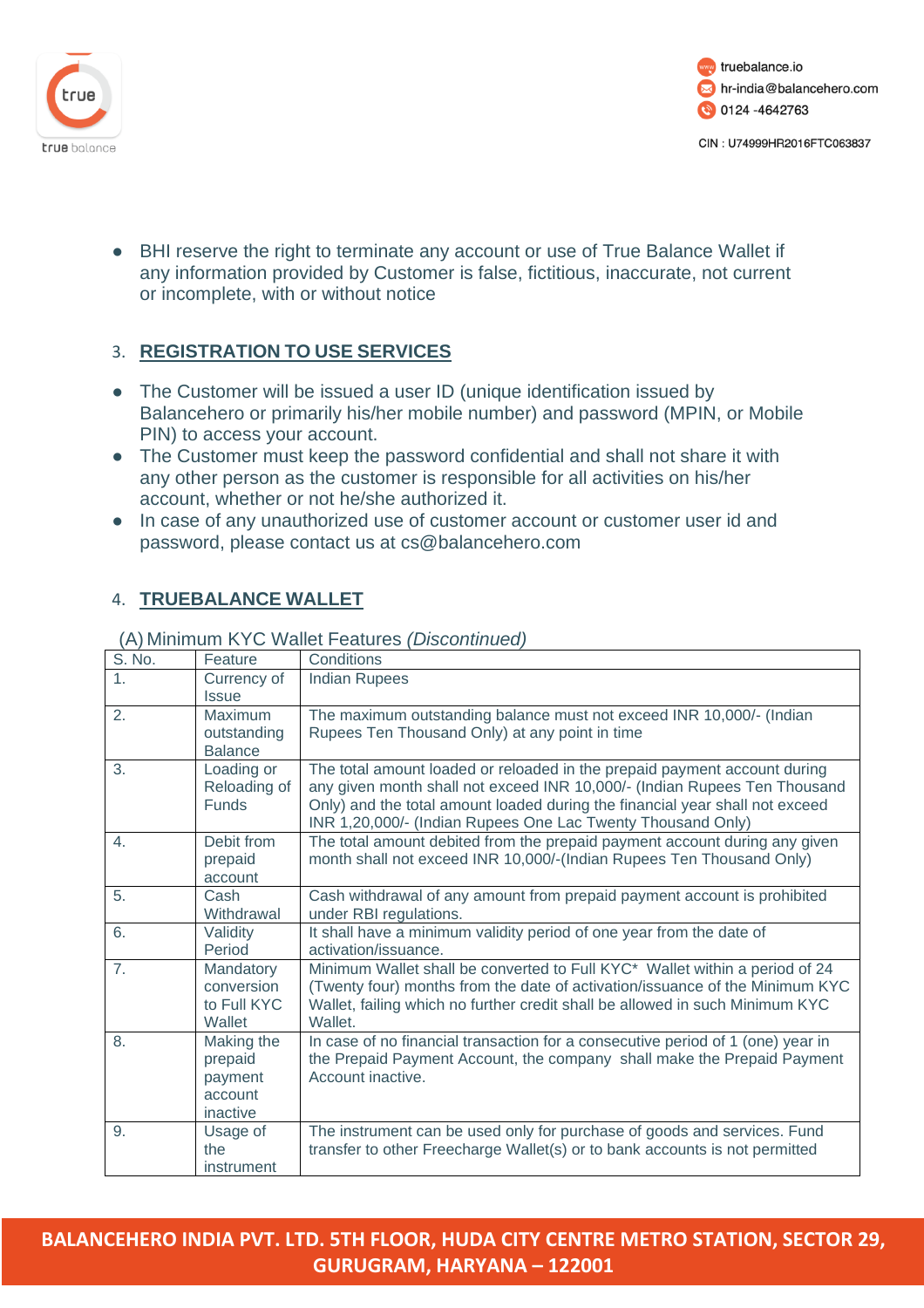



# (B) New Minimum KYC Wallet Feature

| $\overline{S}$ . No. | Feature                                           | Conditions                                                                                                                                                                                                                                                                                                   |
|----------------------|---------------------------------------------------|--------------------------------------------------------------------------------------------------------------------------------------------------------------------------------------------------------------------------------------------------------------------------------------------------------------|
| 1.                   | Currency of<br><b>Issue</b>                       | <b>Indian Rupees</b>                                                                                                                                                                                                                                                                                         |
| 2.                   | Maximum<br>outstanding<br><b>Balance</b>          | The maximum outstanding balance must not exceed INR 10,000/- (Indian<br>Rupees Ten Thousand Only) at any point in time                                                                                                                                                                                       |
| 3.                   | Loading or<br>Reloading of<br><b>Funds</b>        | The total amount loaded or reloaded in the prepaid payment account<br>during any given month shall not exceed INR 10,000/- (Indian Rupees Ten<br>Thousand Only) and the total amount loaded during the financial year shall<br>not exceed INR 1,20,000/- (Indian One Lac Twenty Thousand Rupees<br>Only)     |
| 4.                   | Debit from<br>prepaid account                     | The total amount debited from the prepaid payment account during any<br>given month shall not exceed INR 10,000/-(Indian Rupees Ten Thousand<br>Only)                                                                                                                                                        |
| 5.                   | Cash<br>Withdrawal                                | Cash withdrawal of any amount from prepaid payment account is<br>prohibited under RBI regulations.                                                                                                                                                                                                           |
| 6.                   | <b>Validity Period</b>                            | It shall have a minimum validity period of one year from the date of<br>activation/issuance and the same will get extended basis the usage of the<br>wallet by the customer The company may at its discretion close the wallet<br>if it is not used for more than one year without any credit balance in it. |
| 7.                   | Mandatory<br>conversion to<br>Full KYC Wallet     | Not mandatory to convert these Minimum KYC wallets to Full KYC Wallets                                                                                                                                                                                                                                       |
| 8.                   | Making the<br>prepaid payment<br>account inactive | In case of no financial transaction for a consecutive period of 1 (one) year<br>in the Prepaid Payment Account, the company shall make the Prepaid<br>Payment Account inactive                                                                                                                               |
| 9.                   | Usage of the<br>instrument                        | The instrument can be used only for purchase of goods and services.<br>Fund transfer to other Wallet(s) or to bank accounts is not permitted                                                                                                                                                                 |

# (C)Full KYC Wallet Features

| $\overline{S}$ . No. | Feature      | Conditions                                                                         |
|----------------------|--------------|------------------------------------------------------------------------------------|
| $\mathbf{1}$ .       | Currency of  | <b>Indian Rupees</b>                                                               |
|                      | <b>Issue</b> |                                                                                    |
| 2.                   | Loading or   | The total credit amount lying at any point of time shall not exceed INR            |
|                      | Reloading of | 1,00,000/- (Indian Rupees One Lac Only)                                            |
|                      | <b>Funds</b> |                                                                                    |
| 3.                   | Fund         | (a) In case of pre-registered beneficiaries, the fund transfer limit shall not     |
|                      | Transfer     | exceed INR 1,00,000/- (Indian Rupees One Lac Only) per month per                   |
|                      | from         | beneficiary.                                                                       |
|                      | Prepaid      | (b) for all other cases, fund transfer limit shall not exceed INR 10,000/- (Indian |
|                      | Account      | Rupees Ten Thousand Only) per month                                                |
| $\overline{4}$ .     | Cash         | Cash withdrawal of any amount from prepaid payment account is prohibited           |
|                      | Withdrawal   | under RBI regulations.                                                             |
| 5.                   | Validity     | It shall have a minimum validity period of one year from the date of               |
|                      | Period       | activation/issuance. The company may at its discretion close the wallet if it is   |
|                      |              | not used for more than a year without any credit balance in it.                    |

**BALANCEHERO INDIA PVT. LTD. 5TH FLOOR, HUDA CITY CENTRE METRO STATION, SECTOR 29, GURUGRAM, HARYANA – 122001**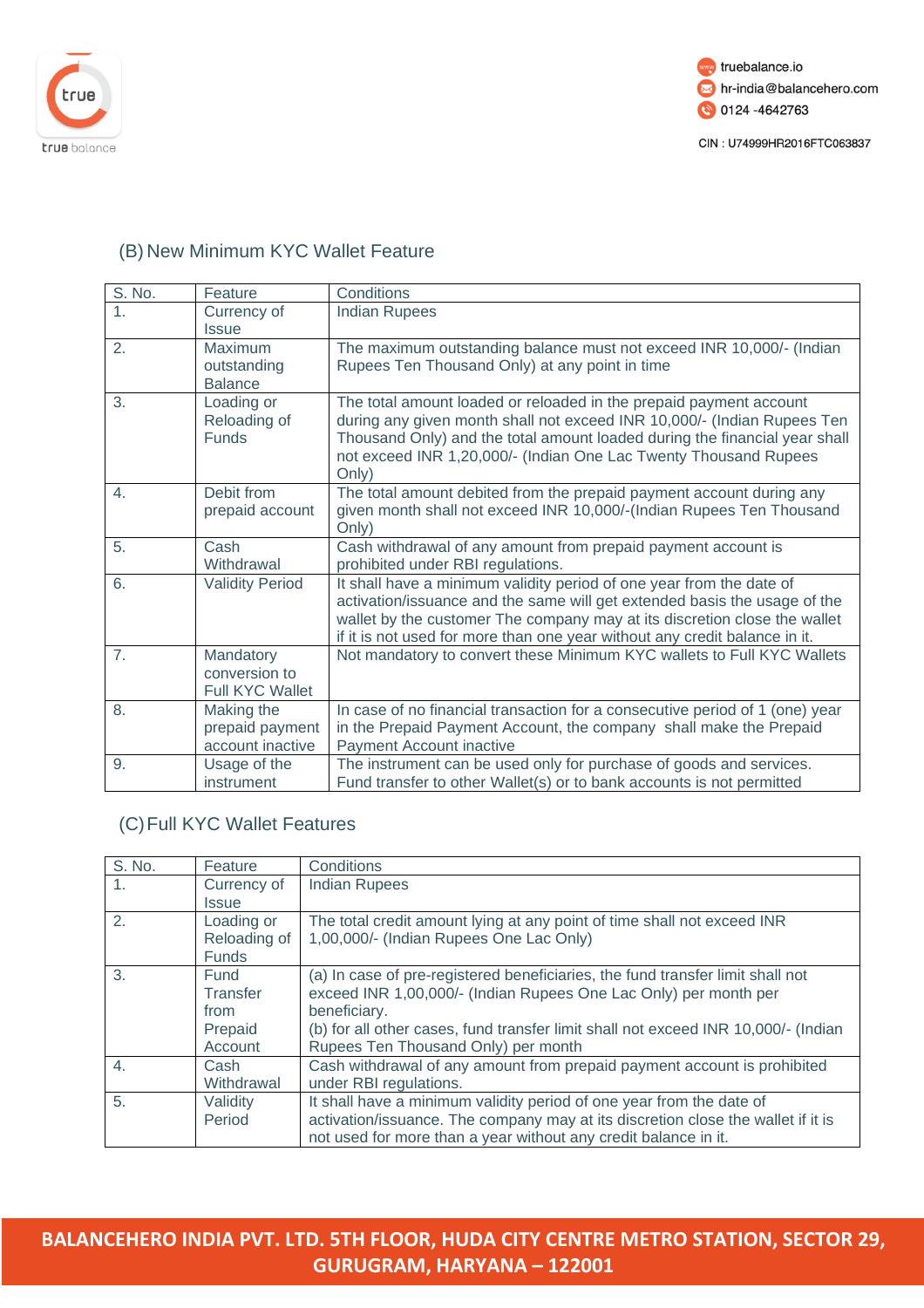



| 6. | Making the<br>prepaid<br>payment<br>account<br>inactive | In case of no financial transaction for a consecutive period of 1 (one) year in<br>the Prepaid Payment Account, the Bank shall make the Prepaid Payment<br>Account inactive |
|----|---------------------------------------------------------|-----------------------------------------------------------------------------------------------------------------------------------------------------------------------------|
|    | Usage of<br>the<br>instrument                           | The instrument can be used only for money transfer and purchase of goods<br>and services                                                                                    |

\*Note: KYC documentation shall be in line with the prevailing RBI guidelines on (KYC) Know your Customer.

Above parameters and limit capping is applicable as per the Master direction on issuance and operation of prepaid card instruments and subject to change as when new guidelines is issued by RBI.

### 5. **GIFT INSTRUMENTS**

- Maximum value of each instrument shall not exceed INR 10,000/- (Indian Rupees Ten Thousand only)
- Validity of unused gift instrument issued by Balancehero India Pvt Ltd is 1 (One) year from the date of issuance
- Balance Validity of Gift Instruments issued by Balancehero India Pvt Ltd is 1 (One) year from the date of last usage
- Gift Instruments is valid for purchase of products and transactions within the territory of India & under ecosystem of true balance app in Indian Rupees only
- No Cash withdrawal or cash remittance is permissible on Gift instruments
- Gift instruments will not be reloadable
- A customer can buy up to 50 Gift cards of INR 10,000 per day

### 6. **DOCUMENTATION**

- The collection, verification, audit and maintenance of correct and updated customer information is a continuous process and True Balance reserves the right, at any time, to take steps necessary to ensure compliance with all relevant and applicable KYC requirements. True Balance reserves the right to discontinue services/reject applications for True Balance Wallet at any time if there are discrepancies in information and/or documentation provided by the customer.
- Any information provided to True Balance with the intention of securing True Balance Wallet shall vest with True Balance, and may be used by True Balance, for any purpose consistent with any applicable law or regulation, at its discretion.
- If the details provided by the customer in the KYC documents do not match with the details mentioned in the Enrollment Form, then True Balance has the right to forfeit the balance amount in your wallet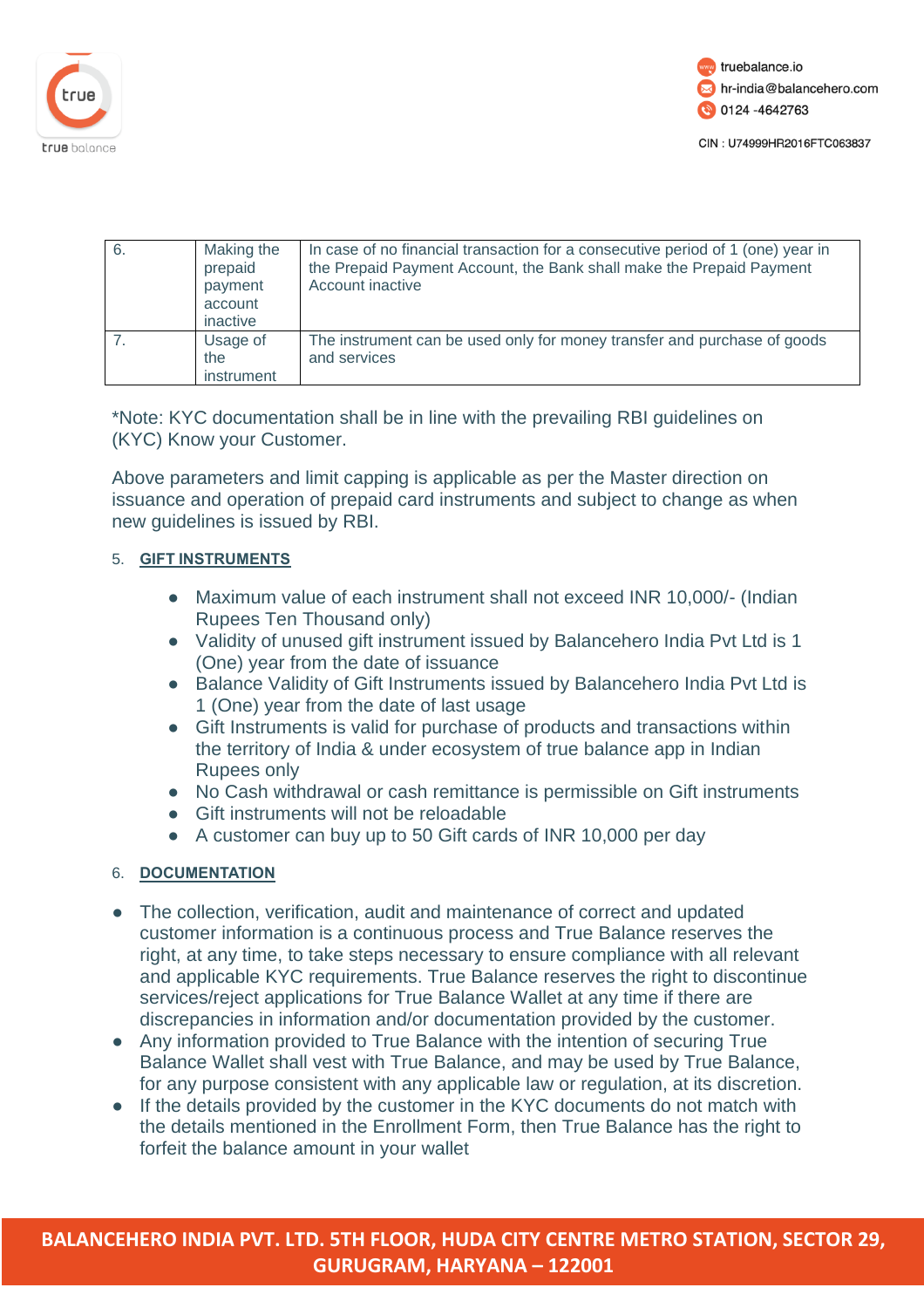



### 7. **KYC COMPLIANCE**

- "KYC" stands for Know Your Customer and refers to the various norms, rules, laws and statutes issued by Reserve Bank of India from time to time
- True Balance Wallet is required to procure personal identification details from the customer before any services can be delivered and at the time of Registration and/ or on a later date, for availing and / or continuation of the True Balance **Wallet**
- The collection, verification, audit and maintenance of correct and updated customer information is a continuous process and True Balance Wallet reserves the right, at any time, to take steps necessary to ensure compliance with all relevant and applicable KYC requirements
- BHIPL reserves the right to transfer part or all of customer Personal Information to third parties for authentication as required by applicable laws after obtaining your explicit consent
- The company reserves the right to discontinue services/reject applications for True Balance Wallet at any time if there are discrepancies in information and/or documentation provided by the customer
- Any information provided to us with the intention of securing True Balance Wallet shall vest with us, and may be used, for any purpose consistent with any applicable law or regulation, at its discretion
- If the details provided by the customer in the KYC documents do not match with the details mentioned in the KYC enrolment form, then BHIPL has the right to forfeit the balance amount in your wallet
- Subject to quidelines/notifications issued by RBI from time to time these limitations may be reviewed and modified at the discretion of BHIPL without prior notice

### 8. **GENERAL CONDITIONS OF TRUE BALANCE WALLET**

- You will be able to use the True Balance Wallet Account for all services and transactions like recharges, bill payments, domestic money transfer, and merchant payments subject to guidelines/notifications issued by RBI from time to time, and specific features available may be reviewed and modified at discretion of BHIPL without prior notice.
- The maximum monetary value that can be stored at any point of time, transferred to another account, utilized in a month in True Balance Wallet Account shall be in accordance with RBI (Reserve Bank of India) and True Balance Wallet guidelines as applicable from time to time
- Subject to quidelines/notifications issued by RBI from time to time these limitations may be reviewed and modified at the discretion of True Balance Wallet without prior intimation to the Customer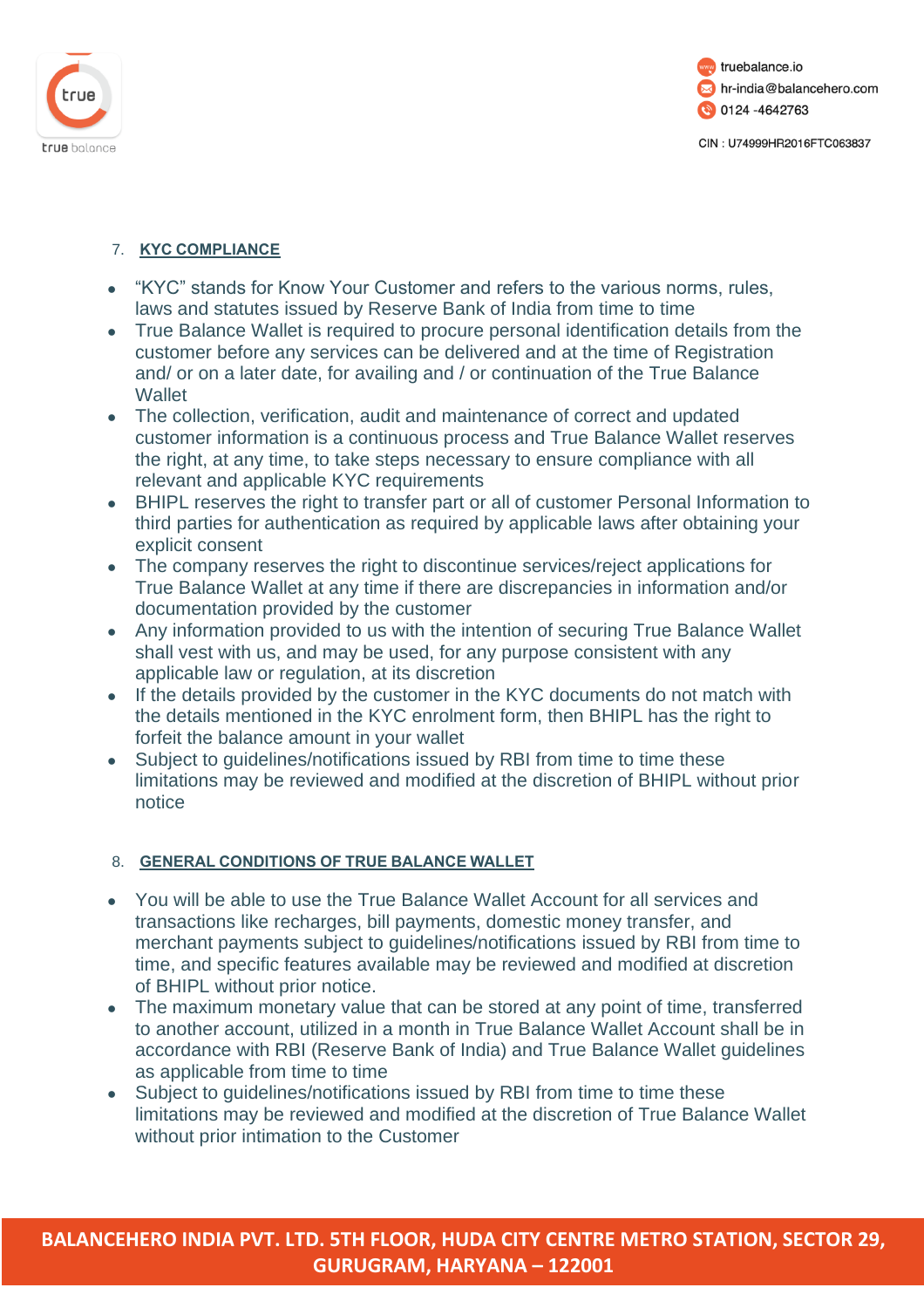



- True Balance Wallet reserves the right to suspend/discontinue True Balance Wallet services to the customer at any time, for any cause, including, but not limited, to the following:
- For any suspected violation of the rules, regulations, orders, directions, notifications issued by RBI from time to time or for any violation of the terms and conditions mentioned in this document
- For any suspected discrepancy in the detail(s), documentation or KYC (Know Your Customer) details provided by the customer
- To combat potential fraud, use of abusive language, sabotage, willful destruction, threat to national security or for any other force majeure reasons
- If the same is due to technical failure, modification, upgrade, variation, relocation, repair, and/or maintenance due to any emergency or for any technical reasons
- If the same is due to any transmission deficiencies caused by topographical and geographical constraints/limitations
- If the mobile connection with which the customer's True Balance Wallet is related ceases to be operational or in not in his/her possession and direct control
- If True Balance Wallet believes, in its reasonable opinion, that cessation/ suspension is necessary
- True Balance Wallet reserves the right to amend, modify, change, and/or terminate (collectively "Changes") the Terms and related applications, at any time in its sole discretion. The customer continued use of the services shall be deemed as acceptance of any such Changes
- As the customer is bound by such revisions, the customer should therefore check on the app, website or with the True Balance business partner channel through which customers are availing the service to review the current fees from time to time
- From time to time, BHIPL, at its sole discretion, can add to or delete Billers, **Merchants**
- The customer are issued, <Minimum KYC Wallet> immediately after successful registration. The customer account will be upgraded to a <Full KYC Wallet> after he/she submit his/her KYC documents at the time of registration or on a later date and the same are verified and approved by True Balance
- The Customer may note that withdrawing money from True Balance Wallet is not allowed. The outstanding balance stored on your True Balance Wallet shall NOT be refunded under ANY circumstances and must be utilized only to make payments for bona-fide transactions at merchant establishments and for person-to-person transfers or person-to-bank transfer, subject to guidelines/notifications issued by RBI from time to time.
- No interest will be payable by True Balance on the available balance reflected on the True Balance Wallet
- True Balance Wallet is not transferable
- The Customers are permitted to maintain and operate only one True Balance Wallet. Any suspected non-conformity with this requirement shall be just cause for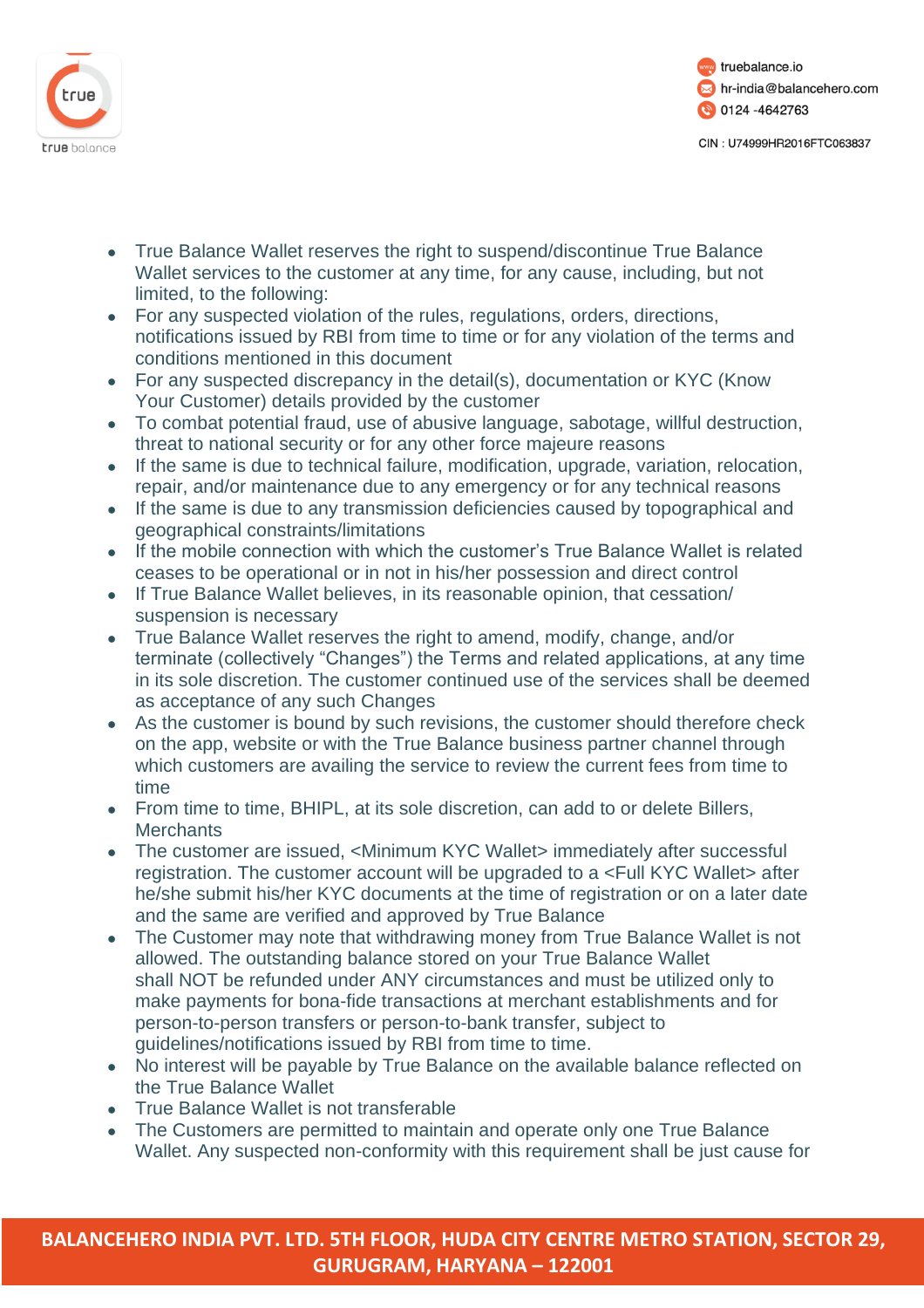

 $\overline{\phantom{a}}$ 



CIN: U74999HR2016FTC063837

the suspension/ discontinuation of any/all Wallets associated with the customer by **BHIPL** 

### 9. **WALLET CHARGES & VALIDITY**

- The customer shall pay the service charges prescribed by True Balance Wallet in the form and manner prescribed for such payment
- True Balance Wallet may at its discretion, change, amend, increase, or reduce the service Charges without prior intimation to the customer
- Any value in the True Balance Wallet that is utilized towards making payments for any transaction shall be automatically debited from your True Balance Wallet
- BHI's responsibility is limited to the debiting of Customer's True Balance Wallet and the subsequent payment to any merchant establishment that might transact with
- BHI do not endorse, promote, or warrant any goods and/or services that might be availed or proposed to be availed using True Balance Wallet
- True Balance reserves the right to levy charges/ charge commission upon any amounts loaded upon customer True Balance Wallet or any amounts spent/utilized by the customer using True Balance Wallet
- True Balance Wallet reserves the right to set off any balance in the customer's wallet in order to recover funds for transactions processed as per the customer request
- Charges pertaining to transactions shall be as applicable from time to time. The present charges are indicated below:

T.

| Nature of Transaction                         | Charges  |
|-----------------------------------------------|----------|
| Wallet Top-up                                 |          |
| Money Transfer to Another<br><b>TB Wallet</b> | 0        |
| Money Transfer to Bank<br>Account             | $3%$ fee |
| <b>Mobile Recharge</b>                        |          |
| <b>Postpaid/Bill Payment</b>                  |          |
| <b>Merchant Payment</b>                       |          |

# 10. **WALLET EXPIRY AND BALANCE FORFEITURE**

**BALANCEHERO INDIA PVT. LTD. 5TH FLOOR, HUDA CITY CENTRE METRO STATION, SECTOR 29, GURUGRAM, HARYANA – 122001**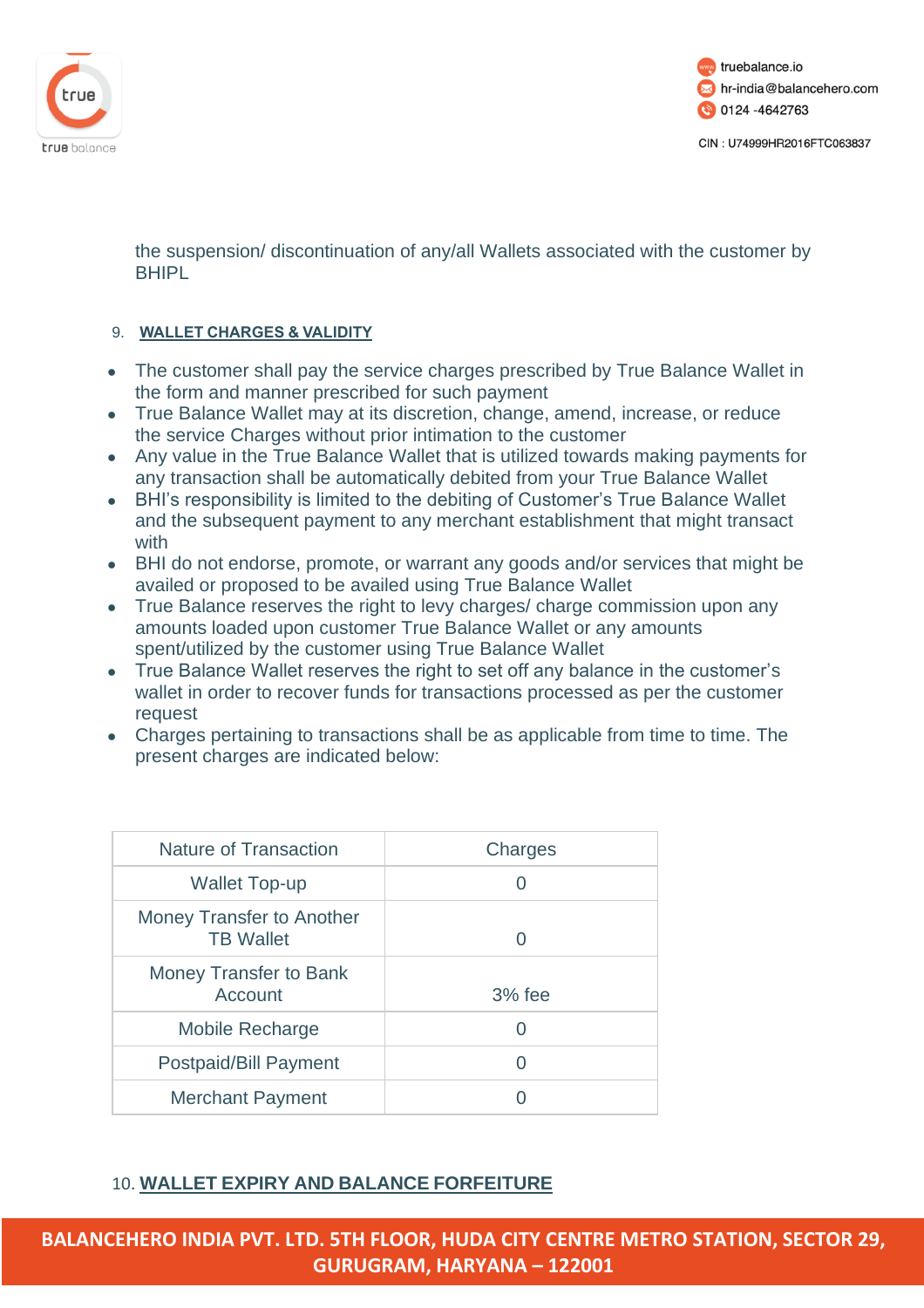



- Wallet expiry and balance forfeiture will depend upon the inactive use of the customer wallet for a long period of time wherein True Balance Wallet reserves the rights to forfeit the amount in accordance with prevalent regulatory guidelines
- At present, True Balance does not expire the wallet or forfeits the balance amount in True Balance Wallet
- True Balance reserves the right to introduce a policy as per the applicable RBI guidelines for wallet expiration and balance forfeiture in future. The terms and conditions related to any such policy that may be introduced in the future will come into effect from the date that will be clearly indicated under the "Terms of Use" for Semi Closed Wallet

# 11. **USER INFORMATION**

# A. PERSONAL INFORMATION

Personal Information means and includes all information that can be linked to a specific individual or to identify any individual, such as:

- Full Name, Address, E-mail address, Mobile Number, Date of Birth, ID number of one of the Officially Valid Documents specified in RBI guidelines (Driving License, Voter's ID, NREGA Job Card, Passport) and any proof of identity and/or address that BHI may request
- Details of any transactions that Customer carry out through our application using True Balance account and of the fulfilment of requests
- Details of any credit, debit or other card used for transactions
- Details of any bank account (including but not limited to, account holder/account name, account number and transaction history of the bank account), Tax certificates or any other income documents as necessitated by BHI
- Any correspondence sent by Customer to BHI
- Information from survey that is completed through the application, if any
- Customer participation in any promotion sponsored by BHI
- Call records between customer & BHI
- Information collected through cache
- Customer IP address, log-in times, operating system and browser type
- Details of visits to BHI mobile application including, but not limited to, Traffic Data, Location Data, Weblogs and other communication data, whether this is required for BHI's own billing purposes or otherwise and the resources that access whilst visiting our mobile application

# B. INFORMATION COLLECTED BY MERCHANTS

True Balance Wallet shall engage independent merchants to provide certain services and products. Access to any of personal information by these merchants is limited to the information reasonably necessary in order for the merchants to perform their limited services for us. The company also insist that these merchants protect the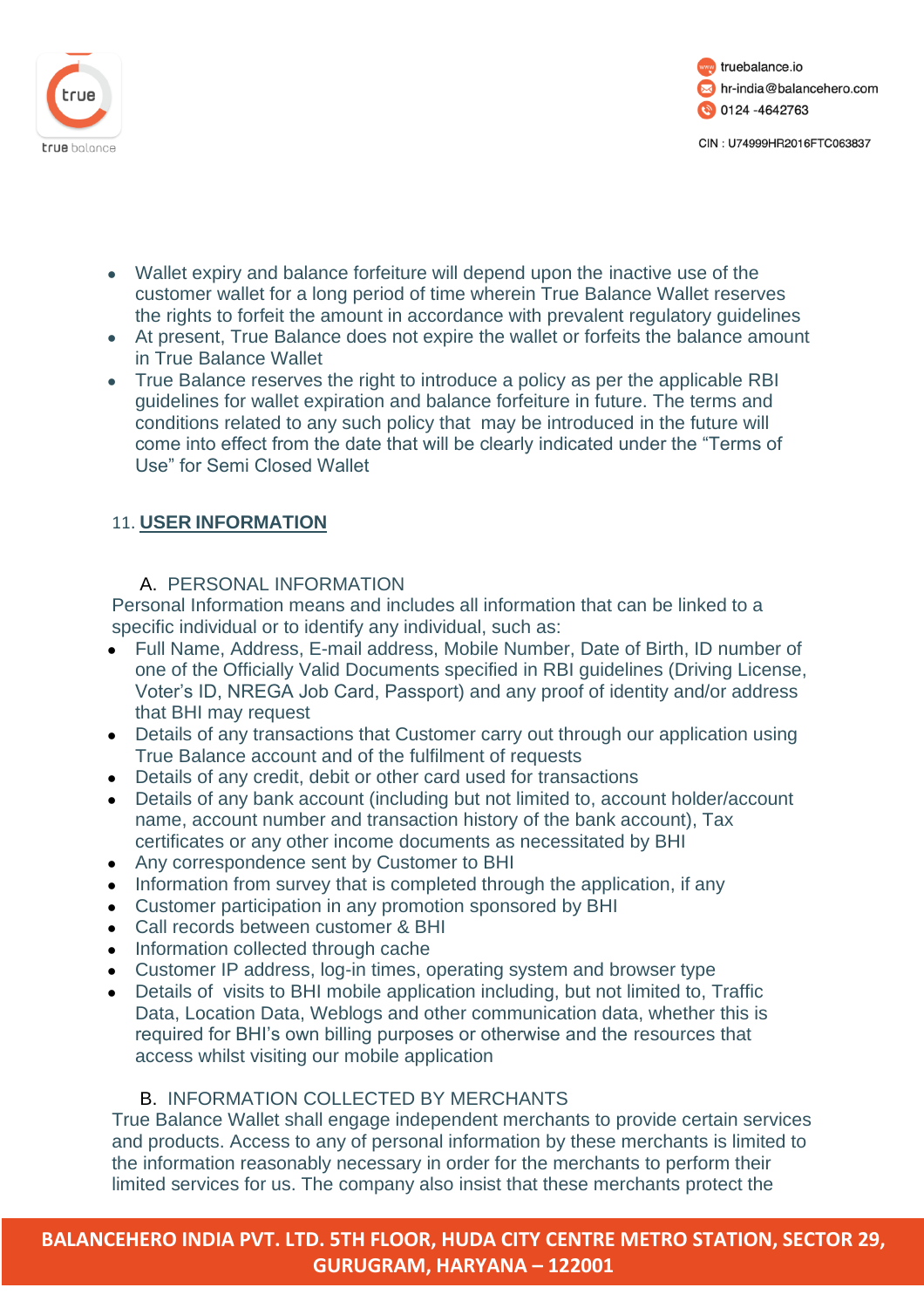



customers personal information in a manner consistent with this Privacy Policy and that the merchants shall not use or disclose personal information for any purpose other than providing us with the products or services for which the company has contracted. The company will not sell, distribute or lease personal information to merchants unless:

- Required by law such as to comply with a subpoena, or similar legal process. To the extent the company is legally permitted to do so, the company will take commercially reasonable steps to notify customer in the event that it is e required to provide personal information to merchants as part of legal process
- When the company believes in good faith that disclosure is necessary to protect our rights, protect Customer's safety or the safety of others, investigate fraud or respond to a written government request
- If True Balance Wallet becomes involved in a merger, acquisition, or any form of sale of some or all of its assets, the company will provide notice before personal identification information becomes subject to a different privacy statement
- To any other Merchant with prior consent to do so

# C. USE OF PERSONAL INFORMATION

The company use personal information to provide customer with services & products explicitly requested for, like the following:

- To carry out instructions for making and/or receiving payments and undertake transactions using our services, including verifying that customer have sufficient funds in True Balance Wallet to make such payments
- To operate and administer True Balance account for providing services that have requested
- To notify about changes to our service(s)
- To comply with financial services regulations including retention of financial information and transactions
- For customer service, including answering questions and responding to feedback and complaints
- To provide customer with information, products, or services that customer request from us
- To allow customer to participate in interactive features of the mobile application
- To improve internal customer training
- For financial and identity checks, fraud prevention checks, anti-money laundering and credit checks
- To send offers, based on previous orders, transactions pattern and interests. Basis the customer consent, the information will be shared with third parties (NBFCs etc.)

# D. RETENTION OF DATA

True Balance is required, under applicable laws, to retain certain records for a period as suggested by regulatory authorities even after closure of True Balance Wallet account, which will include personal data such as name, contact details, customer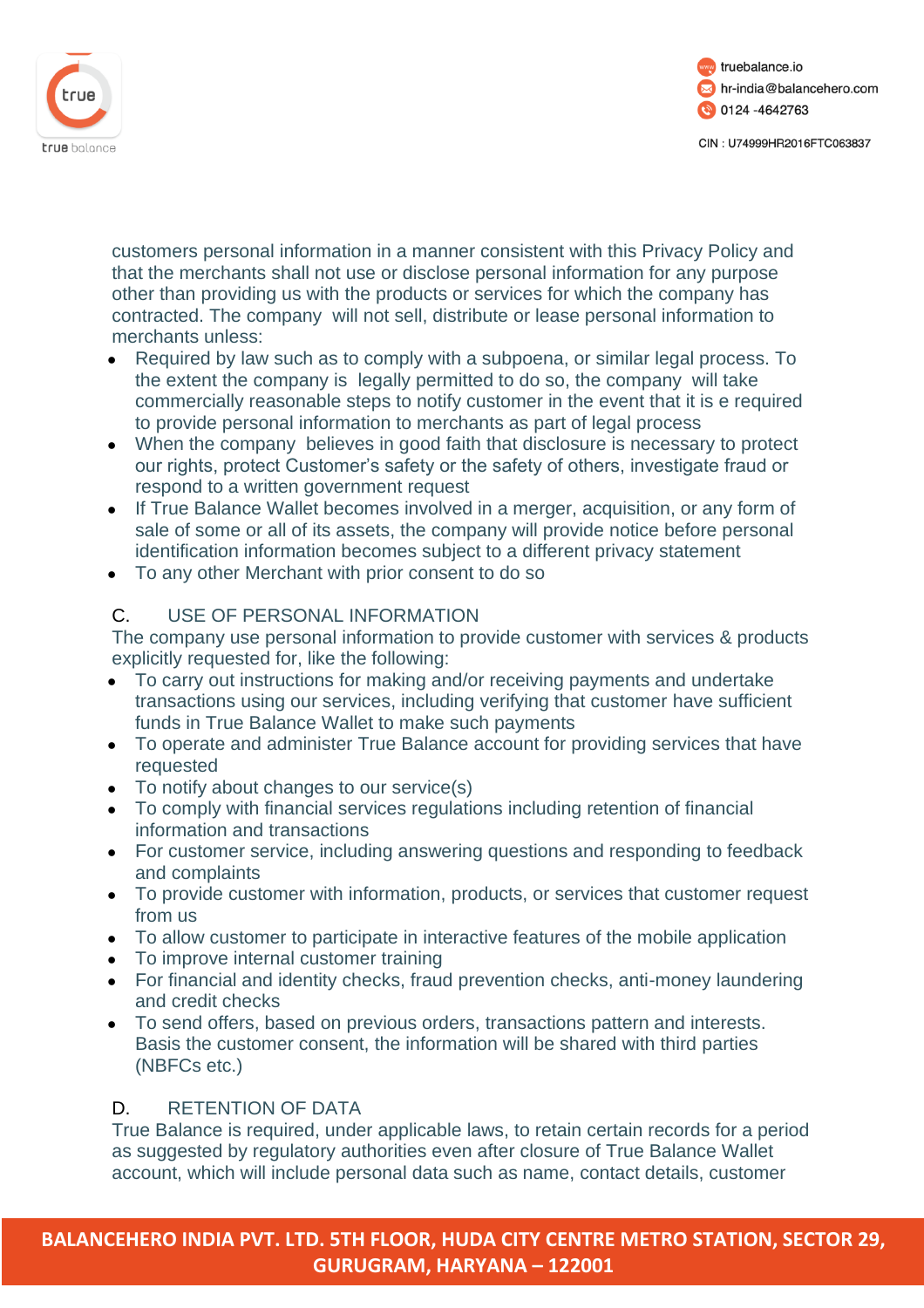



number and transaction history. Other than mentioned, the company will delete and destroy all personal Information that the company hold about customer when customer (or the company) terminate the r True Balance account. The company do not store online banking login PIN, TAN and/or password. Please note that the company will not store credit card information.

# E. TRANSFER OF INFORMATION

- BHI may share Personal Information with third parties to provide the customer u with services that the company offer through True Balance Wallet, authenticate your identity, conduct quality assurance testing, facilitate creation of accounts, provide technical and customer support, or provide specific services, such as synchronization of the customer's contacts with other software applications, in accordance with the customer's instructions. These third parties are required not to use personal information other than to provide the services requested by the customer
- BHI may share personal information with its subsidiaries, joint ventures, or other companies under a common control that it may have now or in the future, in which case it will require them to honour this Privacy Policy. If another company acquires our company or our assets, that company will possess personal information, and will assume the rights and obligations with respect to that information as described in this Privacy Policy
- BHI may disclose personal information to third parties in a good faith belief that such disclosure is reasonably necessary to –
- take action regarding suspected illegal activities
- Enforce or apply our Terms of use and Privacy Policy
- Comply with legal process, such as a search warrant, subpoena, statute, or court order
- Protect our rights, reputation, and property, or that of our users, affiliates, or the public
- To avail third party products if the customer evinces interest.

### 12. **PROHIBITED SERVICES**

The customer hereby agrees not to:

- Use the services for any purposes other than to purchase recharge of Telcos, pay postpaid bill, and pay for DTH/utility bills and/or to access the services in accordance with these Terms and Conditions and as such services offered by **BHIPL**
- Infringe the company's or any third party's intellectual property rights, rights of publicity or privacy
- Use of the services by customers below the age of eighteen (18) years and fit to contract under the applicable laws in India for the time being in force
- Post or transmit any message which is libelous, defamatory or which discloses private or personal matters concerning any person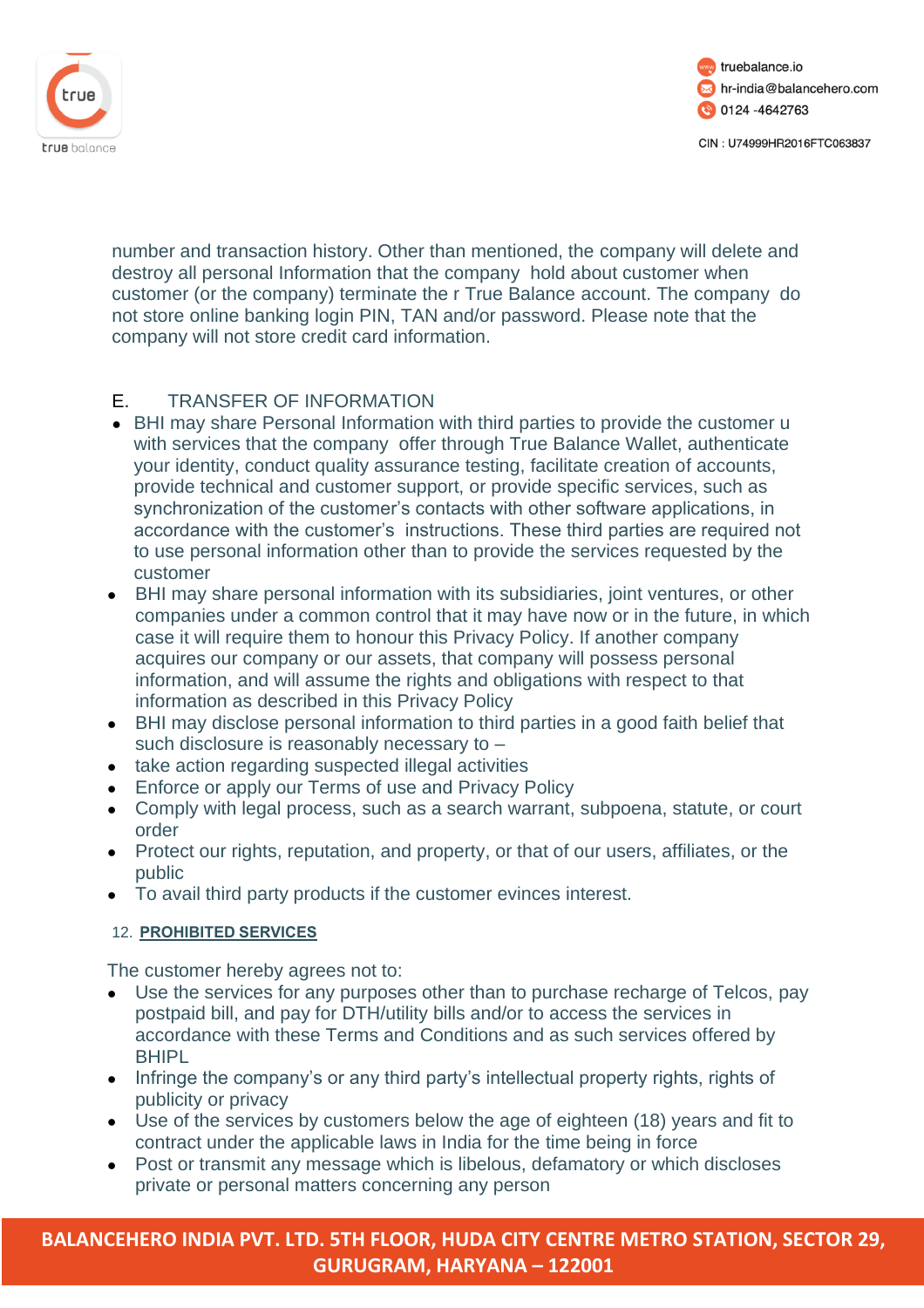



- Post or transmit any message, data, image or program which is pornographic in nature
- Refuse to cooperate in an investigation or provide confirmation of the customer's your identity or any other information provided to BHIPL
- Remove, circumvent, disable, damage or otherwise interfere with security-related features of the services and the Site or features that enforce limitations on the use of the services
- Use the services in any manner that could damage, disable, overburden, or impair it, including, without limitation, using the services in an automated manner
- Interfere or disrupt this site or networks connected to this site
- Take any action that imposes an unreasonably or disproportionately large load on our infrastructure/ network
- Use any device, software or routine to bypass the site's robot exclusion headers, or interfere or attempt to interfere, with the services
- Breach this Agreement or any other BHIPL agreement or policy
- Use the site to collect or obtain personal information, including without limitation, financial information, about other users of the Site
- Use the services in a manner that results in or may result in complaints, disputes, reversals, chargebacks, fees, fines, penalties and other liability to BHIPL, a third party or the customer
- Use the services in a manner that BHIPL reasonably believe to be an abuse or a violation of payment network rules
- Take any action that may cause BHIPL to lose any of the services from its service providers, Telco's, payment processors or other suppliers
- Send automated request of any kind to the site's system without express permission in advance from BHIPL

# 13. **CUSTOMER COMMUNICATIONS**

- All customers will be mandatorily registered for SMS alerts. Additionally, customers may opt to register for email alerts and notifications
- True Balance will send all customer communications by SMS/in-app notifications/ email and such communication will be deemed to have been received by the customer after they have been submitted for delivery. The customer agrees to receive all commercial message including transactional messages from BHIP

### 14. **EXCLUSION OF WARRANTIES**

- The use of the services will meet the customer requirements
- Use of the services will be uninterrupted, timely, operational at any particular time or free from error
- Any liability for any information that may have become outdated since the last time the particular piece of information was updated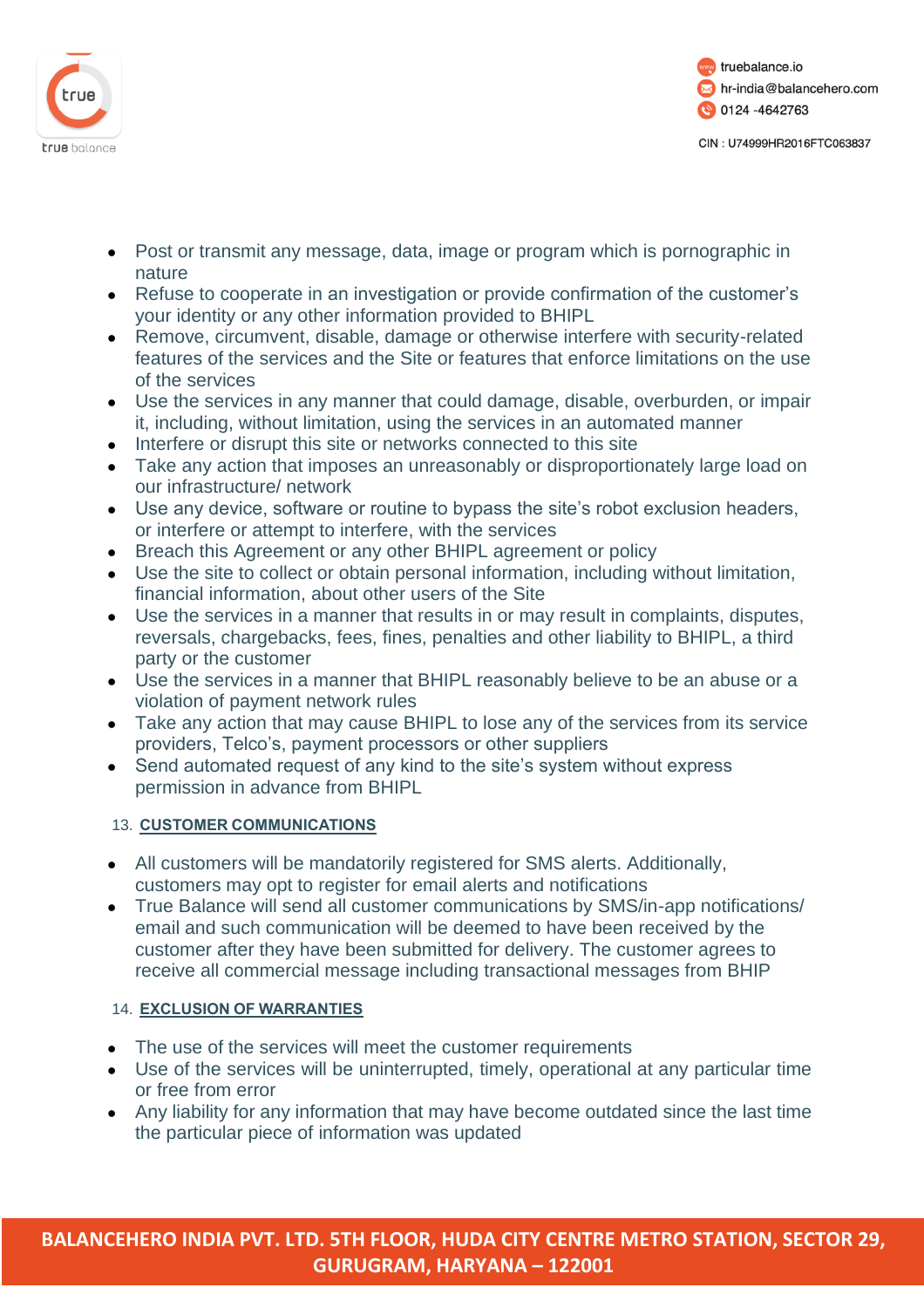



• All or any warranties and conditions of any kind, whether express or implied, including, but not limited to the implied warranties and conditions of merchantability, fitness for a particular purpose and non-infringement

#### 15. **ACCEPTANCE OF TERMS**

- By accepting the Terms, the customer understand and agree that True Balance Wallet will treat his/her use of the services such as the customer use of prepaid mobile/DTH recharge, purchase regarding bill payment or money transfer or other services which may be added from time to time (all such services are individually or collectively are referred as service or services) in BHI mobile application and/or on the website [www.truebalance.io](http://www.truebalance.io/)
- The customer specifically agrees, that in order to facilitate the provision of True Balance Wallet, it may be required to disclose any information or particulars pertaining to the customer to any authority, statutory or otherwise. Privacy of communication is subject to the terms of the certificate of authorization granted by the RBI and RBI notifications/directives etc.
- BHI, or our licensors, own all right, title and interest, including, but not limited to the usage, all copyright, trademark, patent, trade secret or other proprietary rights ("IP rights") in and to the app, alternatively also referred to as the platform. The customer will not reproduce, distribute, transmit, modify, create derivative works, display, perform or otherwise use the App/Website, the platform or any of the IP rights, or attempt to reverse engineer, decompile, disassemble, or derive the source code for the platform or use the platform or website to create a competing product.
- True Balance Wallet is owned by BHIPL. Unauthorized use is strictly prohibited as True Balance Wallet is a platform owned by BHIPL. Hence all the rights, benefits, liabilities & obligations under the following terms & conditions will accrue to the benefit of BHIPL. All rights are expressly reserved to True Balance Wallet, in turn to BHIPL.
- The customer acknowledges that True Balance Wallet is a facilitator for mobile recharges and other services and is not liable for any 3rd party products and services available on the application with respect to rates, quality, and all other instances. The customer expressly understands and agrees that his/her use of the services and application is at customer's sole risk and the services are provided "as is" and "as available". The customer will not hold BHIPL liable for any discrepancy in the third-party products. It is customer's responsibility to evaluate the accuracy, completeness and usefulness of all opinions, advice, services, merchandise and other information provided through the internet generally.
- Any material downloaded or otherwise obtained through the use of the services is done at the customer's own discretion and risk and that the customer will be solely responsible for any damage to customer's device or loss of data that results from the download of any such material. No advice or information, whether oral or written, obtained by the customer from BHIPL or through or from the services will create any warranty not expressly stated in the Terms.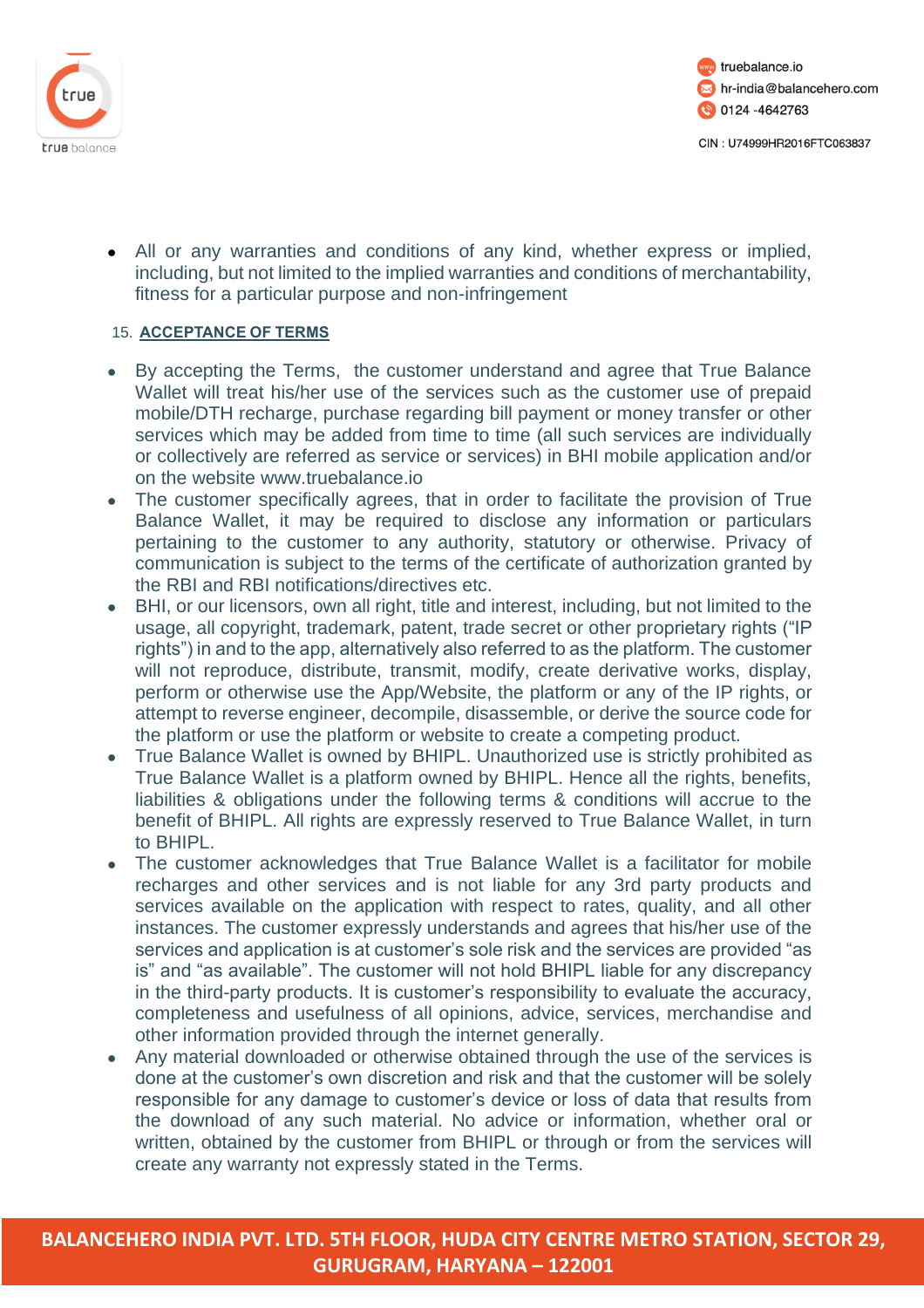



- BHI reserves the right to mark Lien in True balance wallet/Gift card/Account in case of any liability arises due to dual payments, transaction success but refund or any other refund due to technical issues
- Notwithstanding anything to the contrary herein, neither BHIPL, nor its affiliated companies, subsidiaries, employees, Directors or any related party will have any liability to users or to any third party for any indirect, incidental, special or consequential damages or any loss of revenue or profits arising under or relating to these terms, even if any of the said parties had been advised of, knew of, or should have known of the possibility of such damages. To the extent permitted by law, our maximum aggregate liability to the customer for any causes whatsoever, and regardless of the form of action, will at all times be limited to the transaction value.

By accepting the Terms, customers authorize BHI to hold, receive, disburse and settle funds on customer's behalf. Customer's authorization will remain in full force and effect until his/her True Balance Wallet account is closed or terminated.

### 16. **DISCLAIMER**

All sales are final with no refund or exchange permitted for transactions performed by the customer on the Application. The customer is responsible for the information he/she provide for purchase and all charges that result from those purchases. Balancehero India Pvt. Ltd. is not responsible for any purchase of incorrect information provided. If in a transaction performed by the customer on the application, money has been charged to the customer's True Balance wallet, credit/debit card or bank account and a recharge/bill payment/benefit is not delivered within two hours of customers completion of the transaction then the customer may inform BHI by sending an email to BHI customer services email address as mentioned. True Balance Wallet will investigate the incident and if it is found that money was charged to the customer's r True Balance wallet, credit/debit card or bank account without delivery of the recharge/ bill payment/benefit then the customer will be refunded the money within 7 working days from the date of receipt of email from the customer. All refunds will be credited to his/her True Balance Wallet account.

# 17. **LEGAL DISPUTE RESOLUTION**

The Terms will be governed by and construed in accordance with the laws of India. The customer agrees that any legal action or proceedings arising out of these Terms may be brought exclusively in the competent courts or tribunals having jurisdiction in Gurgaon, Haryana, India and irrevocably submit themselves to the jurisdiction of such courts or tribunals. True Balance Wallet may elect to resolve any controversy or claim arising out of or relating to these Terms or application by binding arbitration in accordance with the provisions of the Indian Arbitration & Conciliation Act, 1996. Any